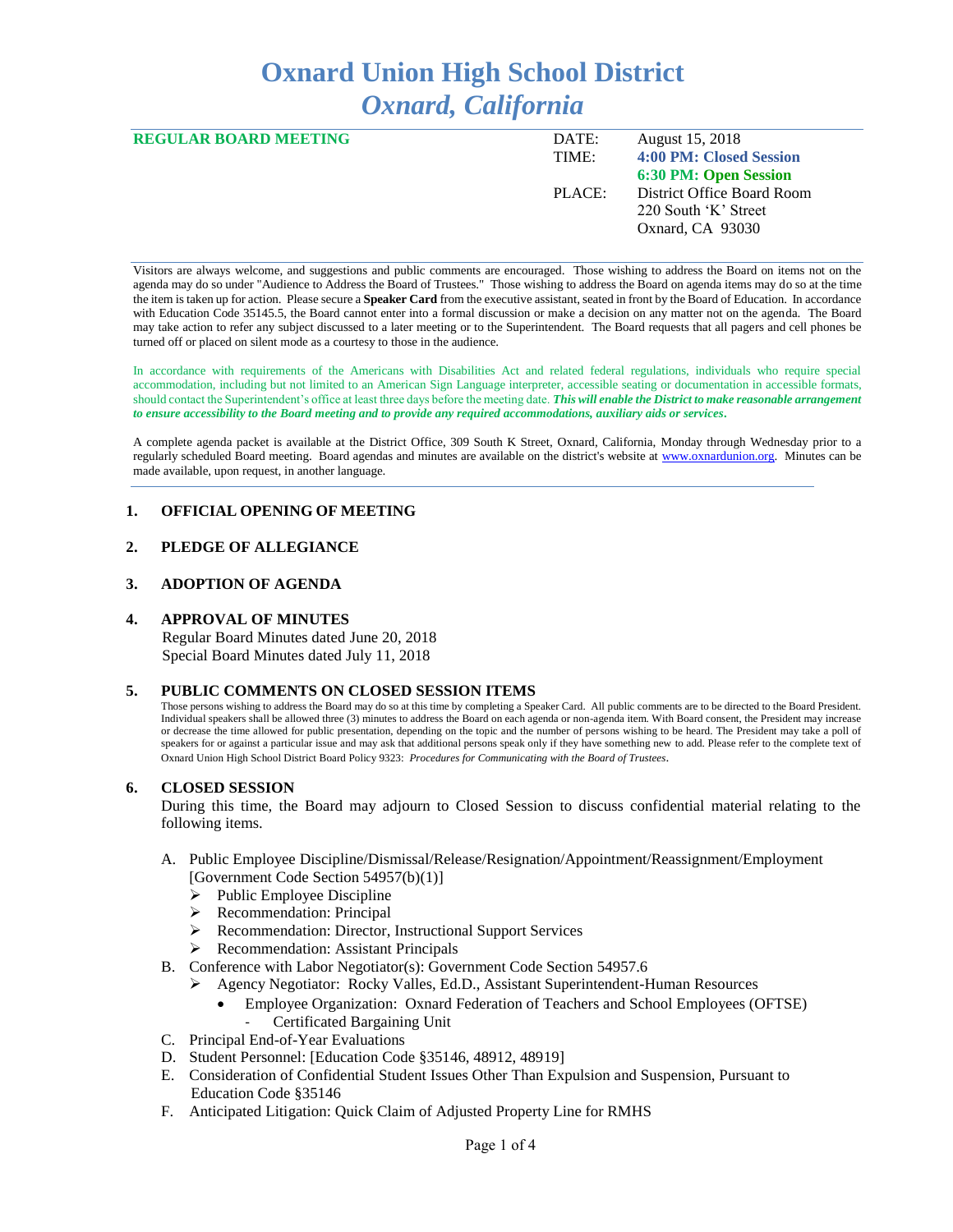## Board Meeting Agenda August 15, 2018

|    | G. Conference with Real Property Negotiator (Govt. Code § 54956.8)                             |
|----|------------------------------------------------------------------------------------------------|
|    | PROPERTY: 50-acres of 107.25 acres located at or near 1825 Camino del Sol, Oxnard, CA          |
|    | (southeast corner of N. Rose Ave. and Cesar Chaves Dr.) Ventura County Assessor                |
|    | Parcel No. 214-0-020-595                                                                       |
|    | <b>AGENCY NEGOTIATOR: Jeff Weinstein, Assistant Superintendent Business Services and</b>       |
|    | Dr. Joel Kirschenstein, Consultant Sage Realty Group Inc.                                      |
|    | NEGOTIATING PARTIES: Brian Edward Maulhardt, as Trustee of the Brian Edward Maulhardt          |
|    | Children's Support Trust                                                                       |
|    | UNDER NEGOTIATION: Price and terms of payment                                                  |
|    | H. Conference with Real Property Negotiator (Govt. Code § 54956.8)                             |
|    | PROPERTY: Multiple District-owned parcels, including: (1) Bell Ranch Property, Assessor Parcel |
|    | No. ("APN") 156-0-180-385, Camarillo, California; (2) South of Oxnard High School, APN 183-0-  |
|    | 030-180; (3) District Office Campus, 220, 309, and 315 South K Street, Oxnard, CA, APNs 202-0- |
|    | 010-630 & -740; (4) Hueneme Road Adult School, 527 W Hueneme Road, Oxnard, CA, APN 222-        |
|    | 0-082-625; (5) 280 and 300 Skyway Drive, Camarillo, CA, APN 230-0-130-105; and (6) 15          |
|    | Stearman Street, Camarillo, CA, APN 230-0-130-115                                              |
|    | AGENCY NEGOTIATOR: Jeff Weinstein, Assistant Superintendent Business Services and              |
|    | Dr. Joel Kirschenstein, Consultant Sage Realty Group Inc.                                      |
|    | NEGOTIATING PARTIES: To be determined                                                          |
|    | UNDER NEGOTIATION: Price and terms of payment.                                                 |
| L. | Conference with Real Property Negotiator (Govt. Code § 54956.8)                                |

PROPERTY: 7.6 Acres located 1800 Solar Drive, Oxnard, CA, Ventura County Assessor Parcel No. 213-0-070-045 AGENCY NEGOTIATOR: Jeff Weinstein, Assistant Superintendent Business Services and Dr. Joel Kirschenstein, Consultant Sage Realty Group Inc. NEGOTIATING PARTIES: NAI Capital UNDER NEGOTIATION: Price and terms of payment.

# **7. RECONVENE IN PUBLIC: REPORT ON CLOSED SESSION ACTION**

#### **8. PUBLIC COMMENTS TO ADDRESS THE BOARD OF TRUSTEES**

Those persons wishing to address the Board may do so at this time by completing a Speaker Card. All public comments are to be directed to the Board President. Individual speakers shall be allowed three (3) minutes to address the Board on each agenda or non-agenda item. With Board consent, the President may increase or decrease the time allowed for public presentation, depending on the topic and the number of persons wishing to be heard. The President may take a poll of speakers for or against a particular issue and may ask that additional persons speak only if they have something new to add. Please refer to the complete text of Oxnard Union High School District Board Policy 9323: *Procedures for Communicating with the Board of Trustees.*

# **9. SUPERINTENDENT'S REPORT**

#### **10. STAFF REPORTS**

**A.** Measure A Projects Timeline – Drs. DeLeon and Kirschenstein and Jeff Weinstein

### **11. CONSENT CALENDAR**

#### **Business Services**

- **A**. Consideration of Approval of Donations, June 1, 2018 to August 3, 2018
- **B.** Consideration of Approval of Purchase Orders and Direct Pays, June 11, 2018 to August 3, 2018
- **C.** Consideration of Approval of Revision of Designation of Representatives to the Board of Directors of the Coastal Schools Employee Benefits Organization (CSEBO)
- **D.** Consideration of Approval of Revision of Designation of Ventura County Schools Self-Funding Authority (VCSSFA) Representative and Alternate Representative
- **E.** Consideration of Approval of Renewal of Noredink Corp
- **F.** Consideration of Approval of Agreement between Oxnard Union High School District and The Howard E. Nyhart Company, Inc. for Other Post- Employment Benefits Actuarial Study Services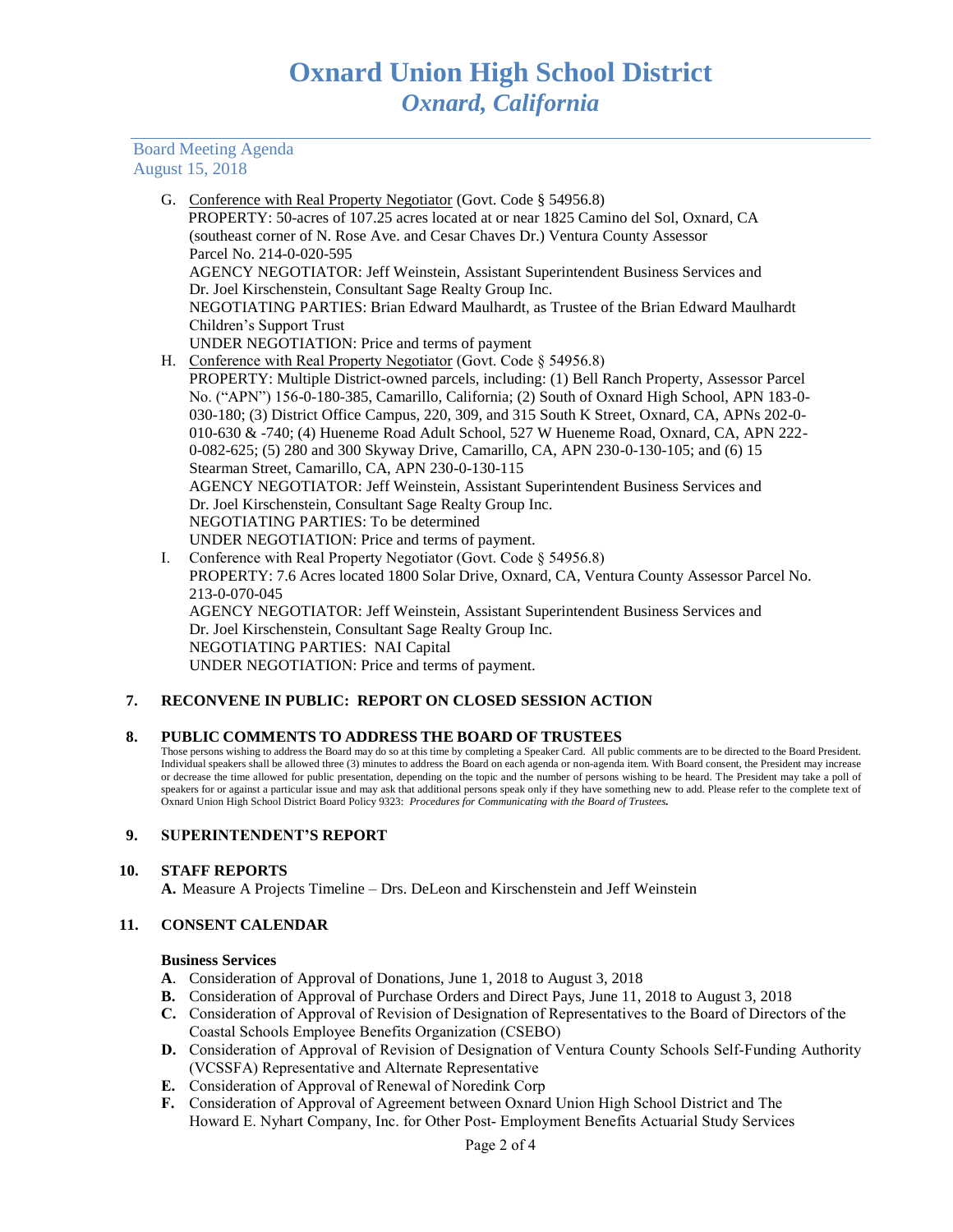#### Board Meeting Agenda August 15, 2018

- **G.** Consideration of Approval of Contract Award on Bid #570 to California Electric Company for Pole Vault Relocation at Adolfo Camarillo High School
- **H.** Consideration of Approval of Rejection of Bid 571 for Grounds Maintenance Services
- **I.** Consideration of Approval of Award of Contract on Bid 572 Variable Frequency Drive Installations on Pool Pumps to Venco Electric, Inc.
- **J.** Consideration of Approval of Guide Dog Puppy Raising Educational Program at Adolfo Camarillo High School Agricultural Center

# **Educational Services**

- **K.** Consideration of Approval of Renewal Agreement between Oxnard Union High School District and Healthcorps*.* Inc.
- **L.** Consideration of Approval of Agreement between Oxnard Union High School District and Dignity Health for Athletic Trainers
- **M.** Consideration of Approval of Renewal Memorandum of Understanding between Oxnard Union High School District and Oxnard College for Project Acabado
- **N.** Consideration of Approval of Quarterly Report on Williams Uniform Complaints for 4th Quarter, April 1, 2018-June 30, 2018
- **O.** Consideration of Approval of 2018 June Graduates

# **Human Resources**

- **P.** Consideration of Approval of Personnel Items
- **Q.** Consideration of Approval of Clinical Practicum Agreement between California State University Northridge and Oxnard Union High School District

#### **Superintendent of Schools**

**R.** Consideration of Approval of Renewal of Agreement between Oxnard Union High School District and The 20/20 Network for District Communications Consulting

#### **Board Policies**

- **S.** Consideration of Revision of Oxnard Union High School District Board Bylaw 9000: *Role of the Board* [First Reading]
- **T.** Consideration of Approval of Revision to *Board Policy 2100*: *Administrative Staff Organization* [First Reading]
- **U.** Consideration of Approval of Revision to *Board Policy 2110: District Office Organization Chart 2018-2019*  [First Reading]
- **V.** Consideration of Approval of Revision to *Board Policy 2111*: *Site Organizational Chart 2018-2019* [First Reading]

#### **12. ACTION ITEMS**

#### **Business Services**

- **A.** Consideration of Approval for Renewal of Proposals by Service Pro Fire Protection, Inc. for Annual Services 2018-2019
- **B.** Consideration of Approval for Proposals by KBZ Architects, Inc. on Site Administration Office Lobby Safety
- **C.** Consideration of Approval of a Change in Funding for the Position of Energy Conservation Specialist
- **D.** Consideration of Approval of Revised Job Description: *Director of Maintenance, Operations and Transportation*, [First Reading]
- **E.** Consideration of Approval of New Job Description: *Bond Project Manager*, [First Reading]

#### **Educational Services**

**F.** Consideration of Approval of a Memorandum of Understanding with Ventura County Community College District for Dual Enrollment – CCAP